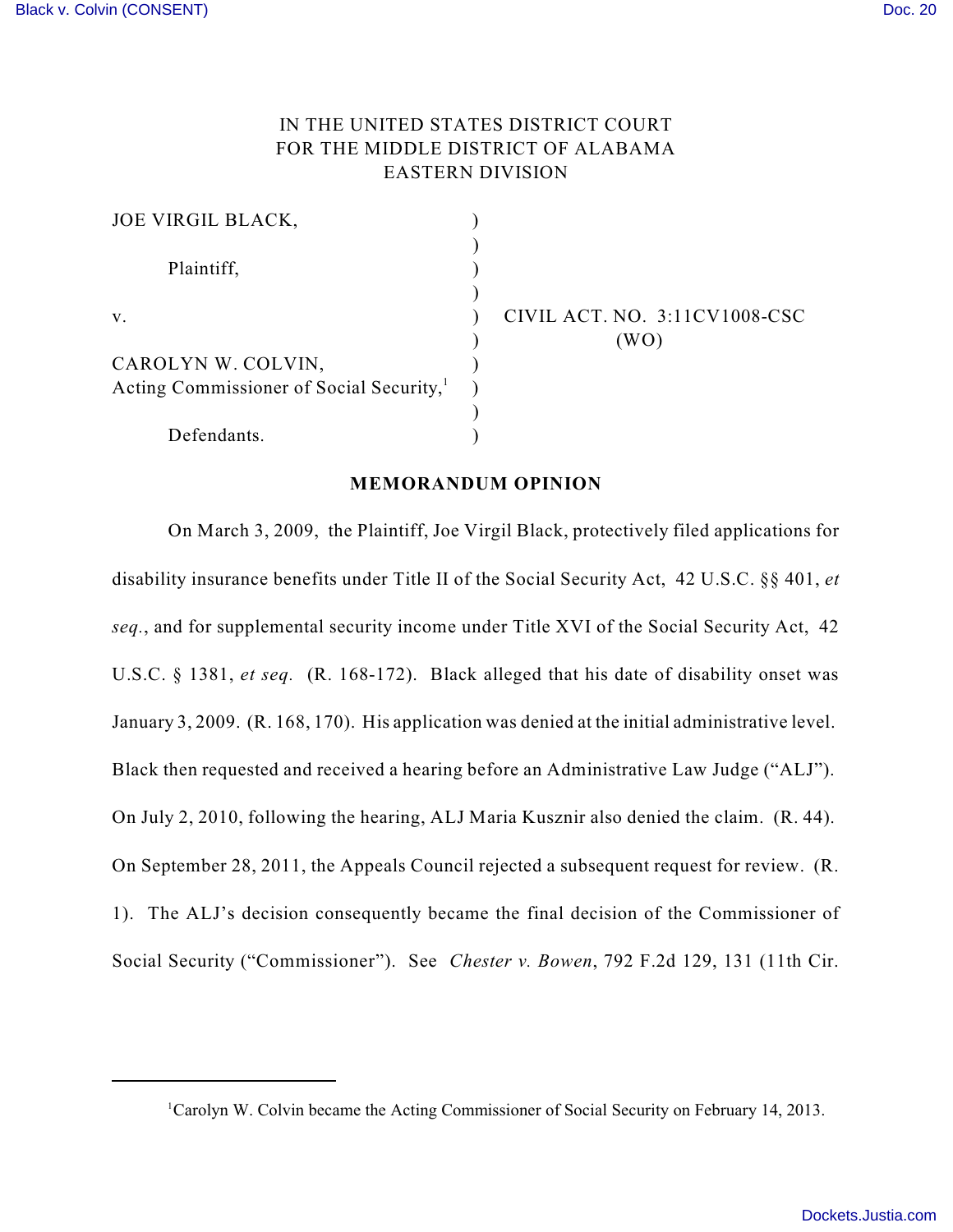1986).<sup>2</sup> The case is now before the court for review pursuant to 42 U.S.C. §§ 405 (g) and 1383(c)(3). Pursuant to 28 U.S.C.  $\S$  636(c), the parties have consented to entry of final judgment by the United States Magistrate Judge. Based on the court's review of the record in this case and the briefs of the parties, the court concludes that the decision of the Commissioner should be affirmed.

# **II. STANDARD OF REVIEW**

Under 42 U.S.C.  $\S$  423(d)(1)(A) a person is entitled to disability benefits when the

person is unable to

engage in any substantial gainful activity by reason of any medically determinable physical or mental impairment which can be expected to result in death or which has lasted or can be expected to last for a continuous period of not less than 12 months . . .

To make this determination<sup>3</sup> the Commissioner employs a five-step, sequential

evaluation process. *See* 20 C.F.R. §§ 404.1520, 416.920.

- (1) Is the claimant presently unemployed?
- (2) Is the claimant's impairment severe?

(3) Does the claimant's impairment meet or equal one of the specific impairments set forth in 20 C.F.R. Pt. 404, Subpt. P, App. 1?

- (4) Is the claimant unable to perform his or former occupation?
- (5) Is the claimant unable to perform any other work within the economy?

An affirmative answer to any of the above questions leads either to the next question, or, on steps three and five, to a finding of disability. A negative

<sup>&</sup>lt;sup>2</sup> Pursuant to the Social Security Independence and Program Improvements Act of 1994, Pub.L. No. 103-296, 108 Stat. 1464, the functions of the Secretary of Health and Human Services with respect to Social Security matters were transferred to the Commissioner of Social Security.

 ${}^{3}A$  "physical or mental impairment" is one resulting from anatomical, physiological, or psychological abnormalities which are demonstrable by medicallyacceptable clinical and laboratory diagnostic techniques.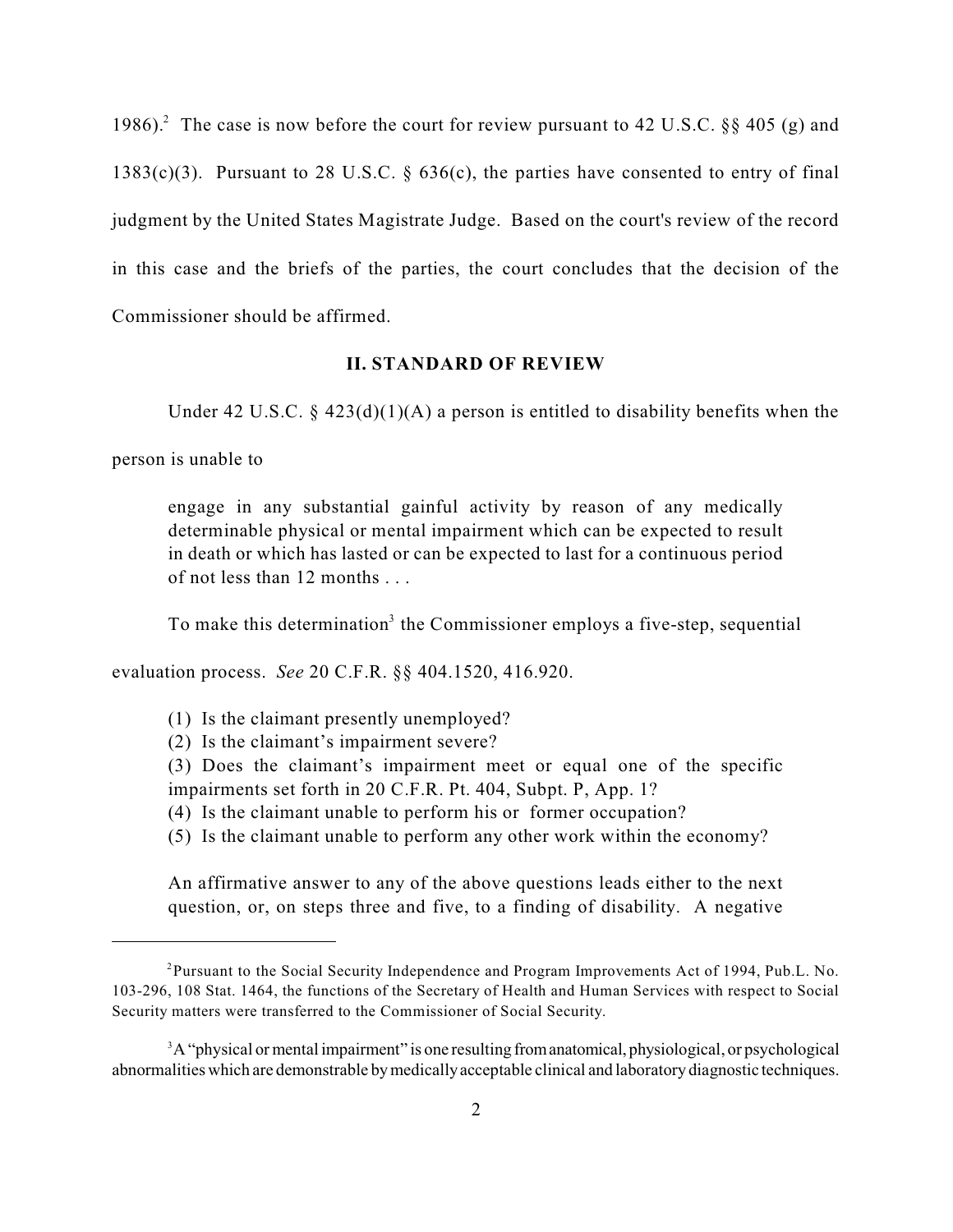answer to any question, other than step three, leads to a determination of "not disabled.

*McDaniel v. Bowen*, 800 F.2d 1026, 1030 (11th Cir. 1986). 4

The standard of review of the Commissioner's decision is a limited one. This court

must find the Commissioner's decision conclusive if it is supported by substantial evidence.

*Graham v. Apfel*, 129 F.3d 1420, 1422 (11th Cir. 1997); 42 U.S.C. § 405(g). "Substantial

evidence is more than a scintilla, but less than a preponderance. It is such relevant evidence

as a reasonable person would accept as adequate to support a conclusion." *Richardson v.*

*Perales*, 402 U.S. 389, 401 (1971). A reviewing court may not look only to those parts of

the record which supports the decision of the ALJ, but instead must view the record in its

entirety and take account of evidence which detracts from the evidence relied on by the ALJ.

*Hillsman v. Bowen*, 804 F.2d 1179 (11th Cir. 1986).

[The court must] . . . scrutinize the record in its entirety to determine the reasonableness of the [Commissioner's] . . . factual findings . . . No similar presumption of validity attachesto the [Commissioner's] . . . legal conclusions, including determination of the proper standards to be applied in evaluating claims.

*Walker v. Bowen*, 826 F.2d 996, 999 (11th Cir. 1987).

### **III. ISSUES**

**A. Introduction.** Black was born on March 23, 1959. (R. 168). He has a twelfth

<sup>&</sup>lt;sup>4</sup> McDaniel *v. Bowen*, 800 F.2d 1026 (11th Cir. 1986) is a supplemental security income case (SSI). The same sequence applies to disability insurance benefits. *See Sullivan v. Zebley*, 493 U.S. 521,525 n.3 (1990). Cases arising under Title II are appropriately cited as authority in Title XVI cases. *See, e.g., Sullivan*, 493 U.S. at 525 n.3; *Ware v. Schweiker*, 651 F.2d 408 (5th Cir. 1981) (Unit A).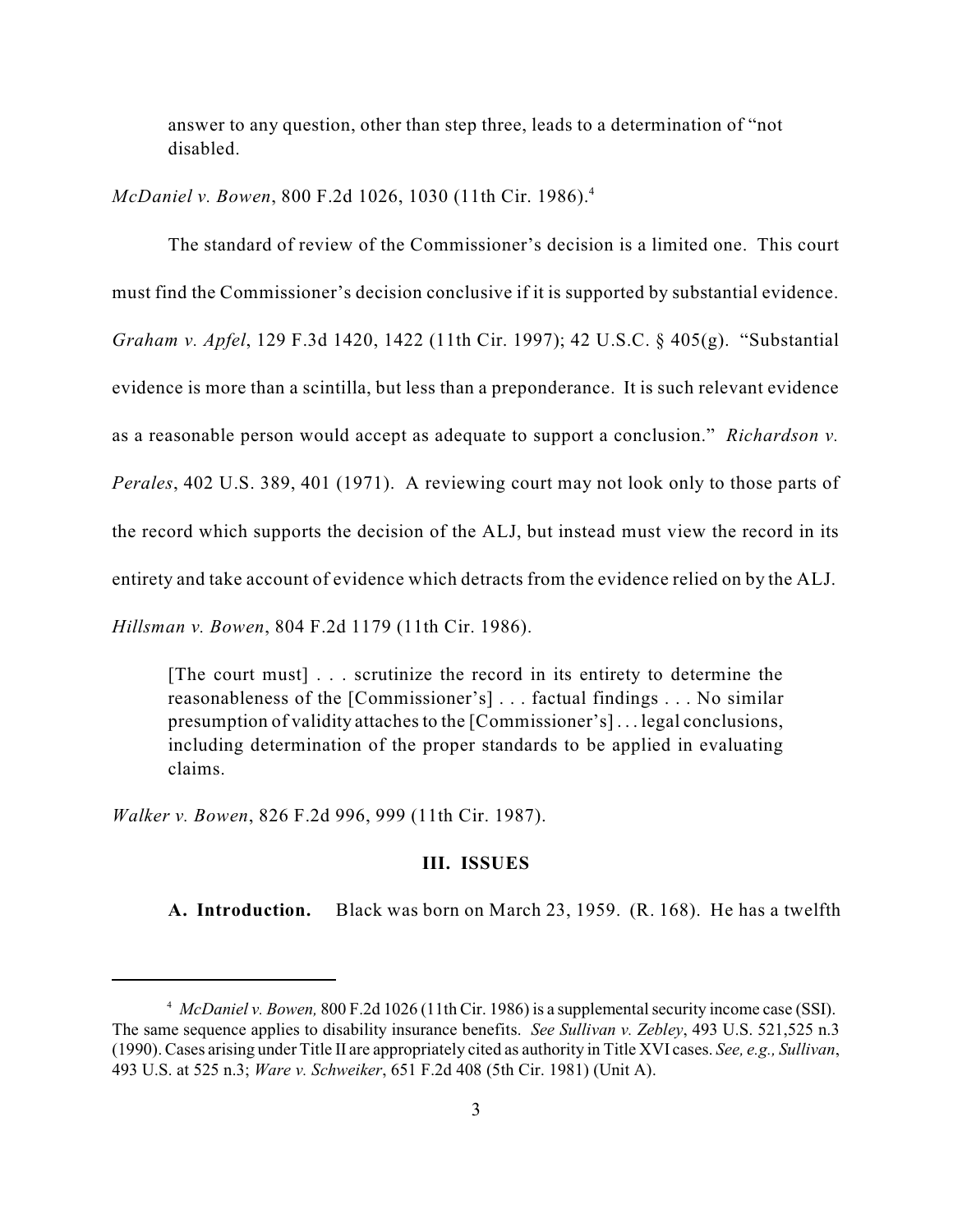grade education. (R. 57). His past work experience includes work as a commercial longhaul truck driver. (R. 59-60). He alleges that he cannot work due to loss of vision, back pain, and paranoia. (R. 60, 63, 65). Following the administrative hearing, the ALJ concluded that Black had severe impairments of mild facet arthropathy and maculopathy, but that the record did not support a finding that his alleged mental impairment a severe impairment. (R. 23-34).

The ALJ further concluded that Black's impairments or combination of impairments did not meet or medically equal one of the listed impairments in 20 C.F.R. Pt. 404, Subpt. P, Appendix 1. (R. 34-36). The ALJ determined that Black had the residual functional capacity

to perform light work as defined in 20 C.F.R. 404.1567(b) and 416.967(b) except the claimant cannot climb ladders, ropes, or scaffolds. He can occasionally climb ramps and stairs; however, he should always use a handrail when traversing either. He can frequently balance, stoop, kneel, crouch, and crawl. His ability for depth perception and accommodation is limited. The claimant will therefore have some difficulty with near visual details, including work with very small objects such as beads and threads. He will experience difficulty reading print-sized material such as that found in a telephone book. Tasks needing good depth perception will be precluded. The operation of commercial motor vehicles will be precluded. Unprotected heights and hazardous machinery will be precluded. He should be able to avoid common hazards in the workplace such as objects in the pathway since there is no peripheral visual field defect. At all times relevant, the claimant was limited to simple repetitive work consistent with unskilled work activity. As of May 2010, the claimant could not work with the public on more than a minimal and limited basis, and should have no more than occasional contact with coworkers.

(R. 36).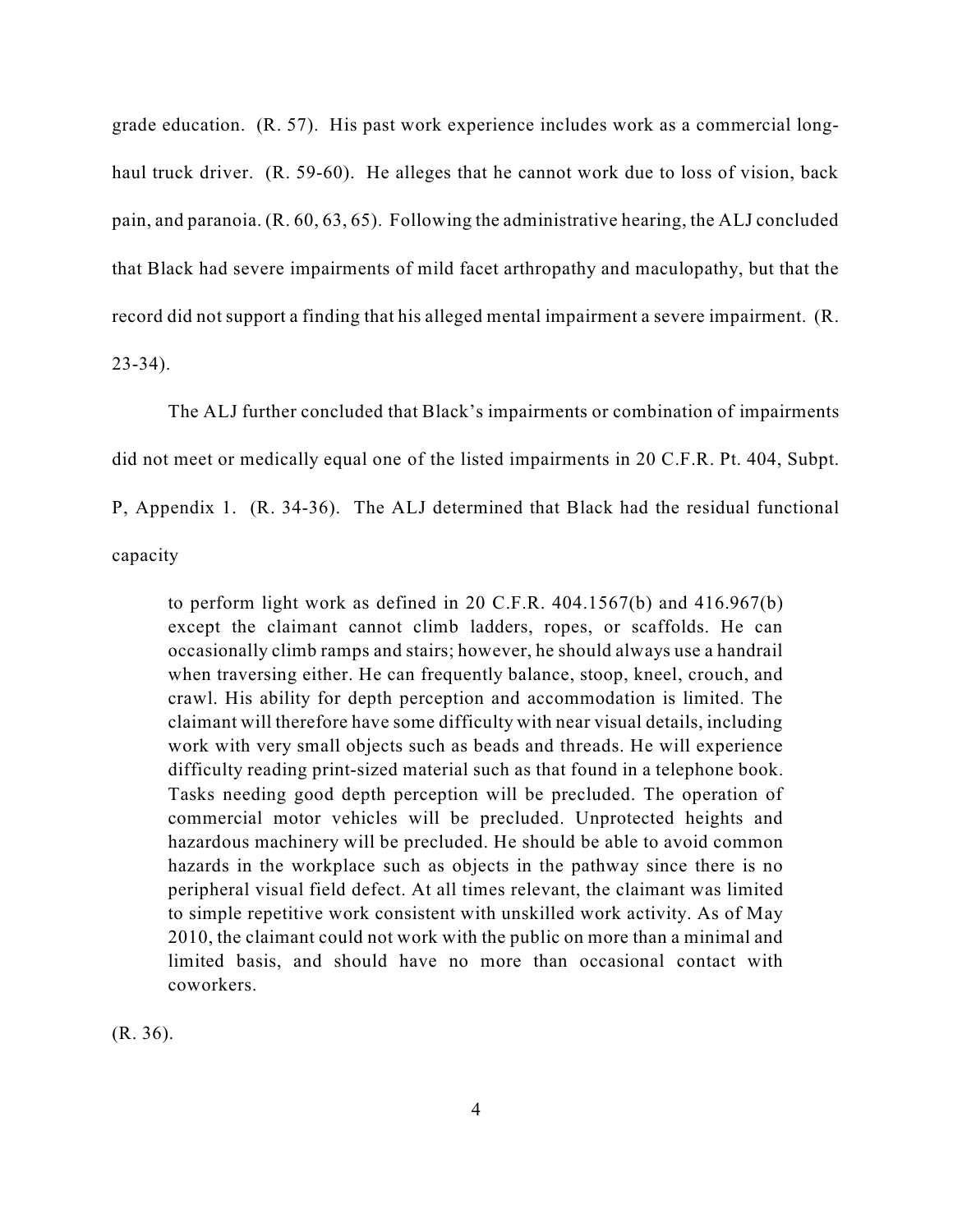The ALJ concluded that Black was unable to return to his past relevant work. (R. 42).

However, the ALJ concluded that Black did have the residual functional capacity to perform other light, unskilled jobs that exist in significant numbers in the national economy, and thus, he was not disabled. (R. 43).

**B. Issues.** According to the plaintiff, the primary issues are as follows:

- 1. Whether the ALJ committed reversible error in relying on information in a residual functional capacity assessment completed by a single decision maker; and
- 2. Whether, in light of new material presented to the Appeals Council, the Appeals Council erred in affirming the decision of the ALJ.

(Doc. 12 p. 3).

### **IV. Discussion**

## **A. The ALJ did not err in determining Black's residual functional capacity.**

An ALJ is required to independently assess a claimant's residual functional capacity ("RFC")<sup>5</sup> "based upon all of the relevant evidence." 20 CFR  $\S$  404.1545(a)(3) ("We will assess your residual functional capacity based on all of the relevant medical and other evidence."); 20 C.F.R. § 404.1546(c) ("Responsibility for assessing residual functional capacity at the administrative law judge hearing . . . level. If your case is at the administrative law judge hearing level ..., the administrative law judge ... is responsible for assessing your residual functional capacity."); *see also Lewis v. Callahan*, 125 F.3d 1436, 1440 (11th Cir.

<sup>&</sup>lt;sup>5</sup>"[R]esidual functional capacity is the most [a claimant] can still do despite [his or her] limitations." 20 C.F.R. § 404.1545(a)(1).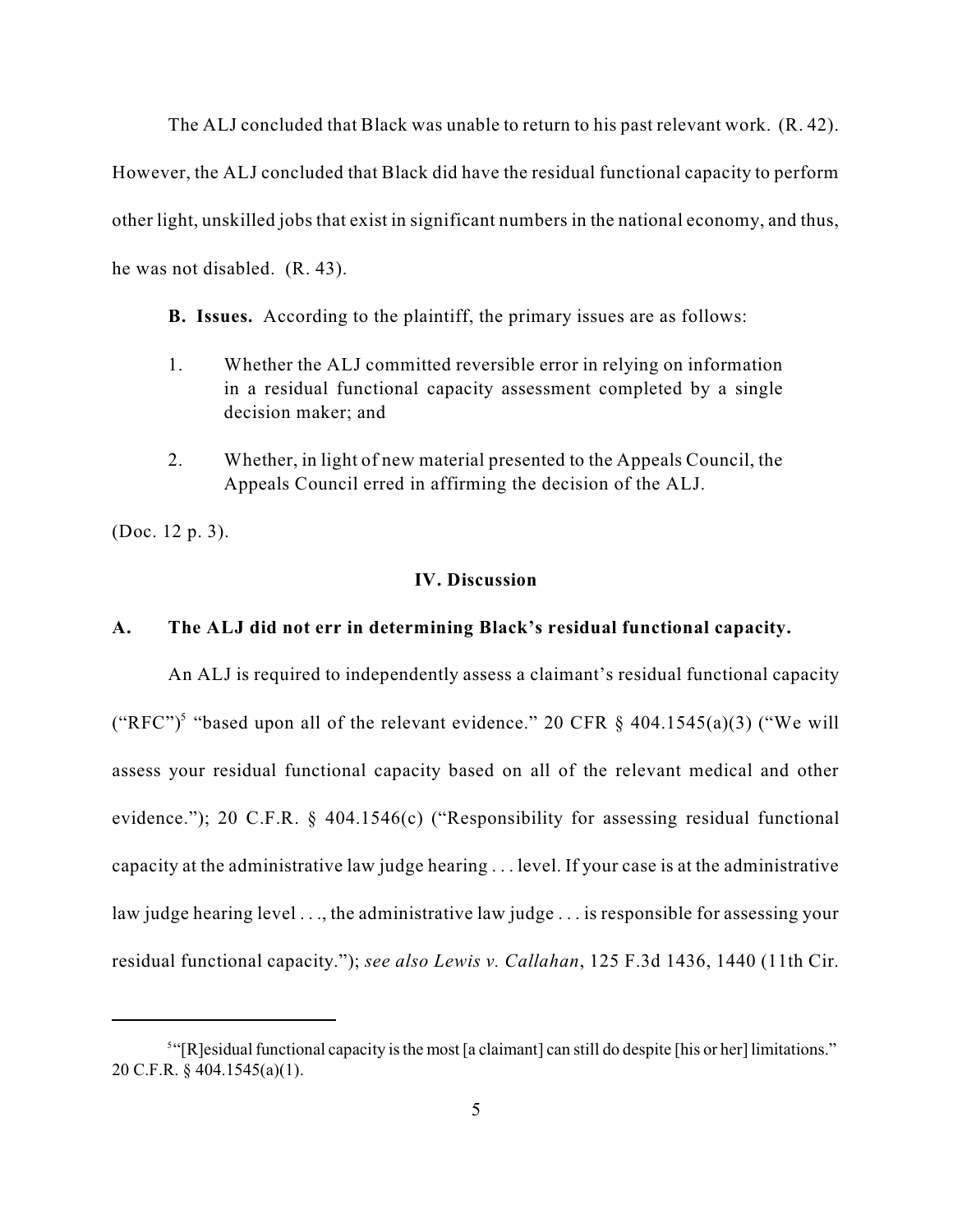1997) ("The residual functional capacity is an assessment, based upon all of the relevant evidence, of a claimant's remaining ability to do work despite his impairments.").

Black argues that, in considering the limiting effects of his visual impairments, the ALJ failed in her duty to independently assess his RFC because the ALJ commented that she "relied on" an RFC assessment that was completed by a single decision maker ("SDM") $6$  in consultation with nontreating reviewing physician Dr. James B. Kelly. (R. 37, 281). In support of his argument, Black cites an internal Social Security Administration Memorandum and another case from this district holding that an ALJ is not entitled to rely on the opinion of a non-physician SDM as evidence of the claimaint's RFC. *See* Doc. 12-1 (May 19, 2010 Social Security Memorandum) (directing that ALJs are not permitted to treat the SDM's assessment as non-medical opinion evidence); *see also Watson v. Astrue*, Case no. 10-cv-837-WC (September 14, 2011 Memorandum Opinion and Order, pages 5-8) (reversing the denial of benefits on grounds that the ALJ rejected the treating physician's opinion of the claimant's RFC, and instead "relied on the SDM's opinion" as expert opinion evidence, even though the SDM was not a medical source). *Cf. Siverio v. Commissioner of Social Sec.* 461 Fed. Appx. 869, 872 (11th Cir. 2012) (unpublished opinion) (holding that the SDM's RFC assessment was not entitled to weight as an "expert opinion" because the SDM had "no

<sup>&</sup>lt;sup>644</sup>SDMs are part of a test program of the Social Security Administration for making initial disability determinations by non-medical experts. 20 C.F.R. § 404.906(a)." *Chaverst v. Astrue*, 2012 WL 5379063 at \*8 (N.D. Ala. 2012). "Alabama is one of the states in which these modifications are being tested. 71 Fed. Reg. 45,890 (August 10, 2006). . . . Under [the SDM] model, a single decision maker will make the disability determination and may also determine if other conditions for entitlement to benefits based on disability are met. Under this plan, a signature from a medical or psychological consultant is not required on disability determination forms. 20 C.F.R. § 404.906." *Id*. at \*9 (citation omitted).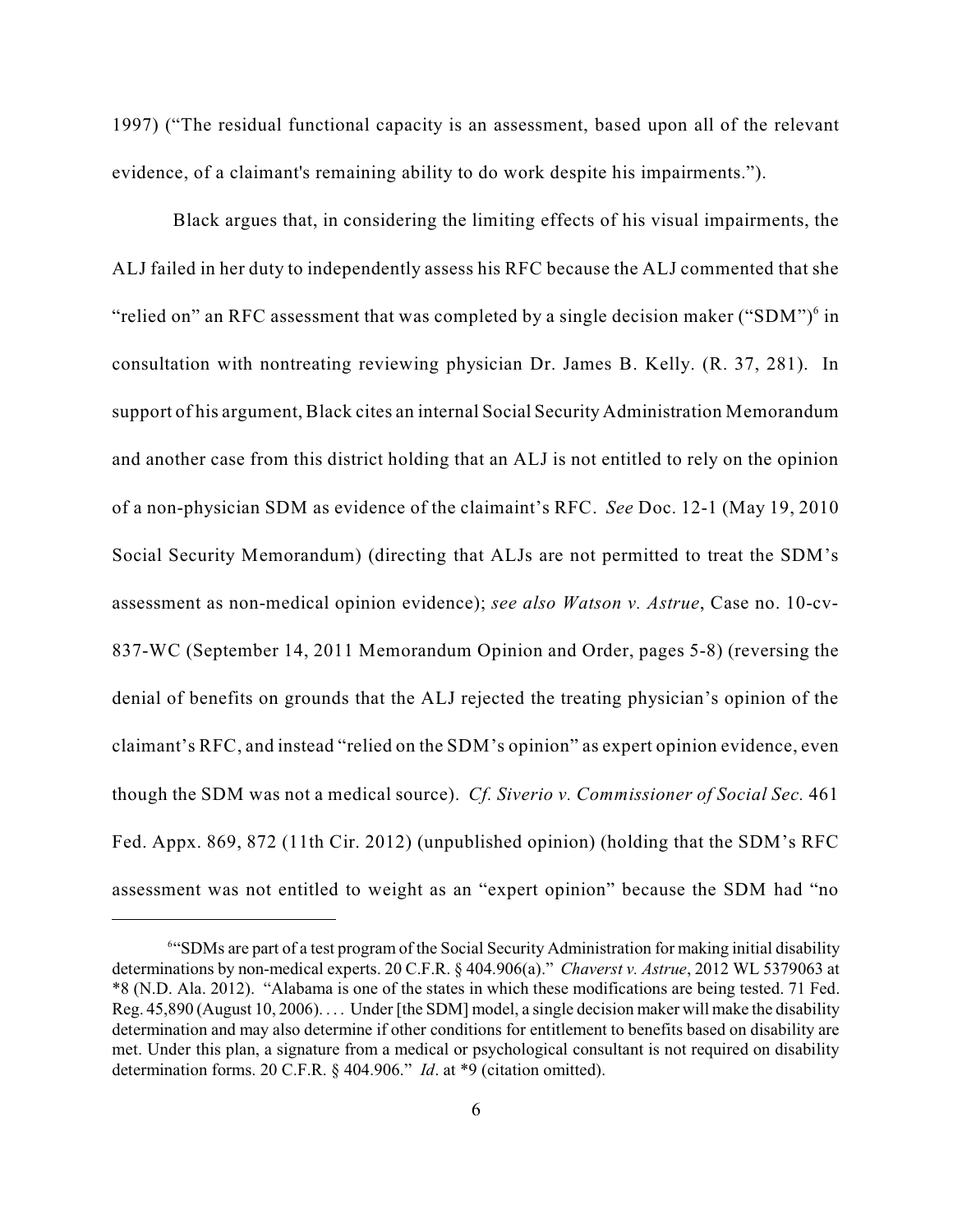apparent medical credential").

However, in this case, the ALJ did not abandon her task of assessing Black's residual functional capacity to the SDM's opinion, but, as required by 20 C.F.R. § 404.1546(c), the ALJ independently assessed Black's residual functional capacity based on all of the evidence in the record. *See Lewis, supra*. It is further clear from the context of the ALJ's opinion, and from the record as a whole, that the ALJ relied on the SDM's RFC assessment as evidence *only insofar as it reported the opinion of Dr. Kelly*, the state agency consulting physician.

Specifically, with respect to the extent to which Black's vision problems caused

functional limitations, the ALJ explained:

As previously noted, the claimant alleged only the ability to see out of his right eye as the basis for disability. He completed a functional report in which he attributed virtually all limitation to visual impairment of his right eye (Exhibit 5E). Although he noted several limitations, he did not report total lack of vision in the performance of any activity. In fact he initially reported that he does drive and then he annotated that he does not. However, even in this area he wrote "sight is being lost in *eye*" (*Id*. at 5) (emphasis added indicating impairment of only one eye). He provided no evidence of significant limitation in the "better" eye. As to other physical limitation the claimant revealed no limitation in *lifting*, bending, squatting, *standing*, *reaching*, *walking*, *sitting*, kneeling, hearing (see discussion above regarding Listing 1.00), or stair climbing. The use of his hands was unfettered (*Id*. at 7) (emphasis added). It should be noted that the record was void of any report of pain []associated with the claimant's eyes.

As I previously shared, the claimant appealed the State agency action. He did report worsening vision from the right eye. However, beyond that report he did not reveal any evidence of any additional limitation involving his other eye or any other part of his body (Exhibit 8E). His written reports, individually and combined, provide no bases for a conclusion that the claimant suffered any physically disabling impairment.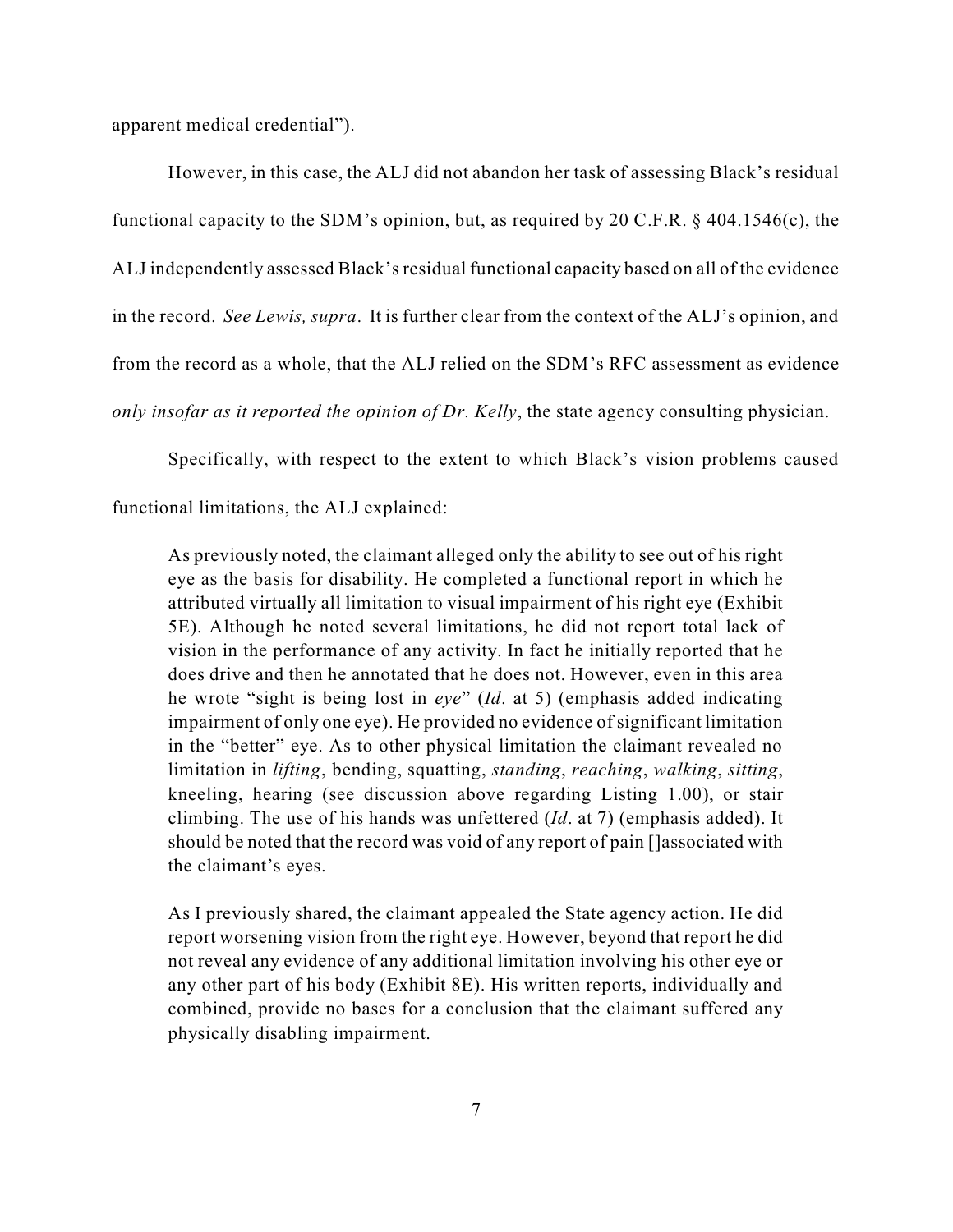On the basis of Dr. Kelly's review, I concluded the claimant does suffer significant visual limitation in the right eye. After failing the vision portion of the test to retain his commercial driver's license, the claimant sought several opinions. The first opinion in the evidence came around February 3, 2009. A physician at Visionamerica of Birmingham, noted problems with the right eye and none with the left (Exhibit 4F, pgs 11, 14). On February 23, 2009, physicians with Retina Consultants of Alabama, P.C., examined the claimant and offered the opinion that he suffered athrophic maculopathy of the right eye. The notes suggest it was secondary to posttraumatic asymmetric dystrophy (Exhibit 3F, pg 3). The notes suggest that the left eye was functioning normally (Id. at 2). The notes also do not provide any indication that the claimant is blind out of either eye. Additionally, no specific limitations were provided.

The claimant submitted his claim the day after his visit to Retina Consultants. The claimant returned to Visionamerica on March 13, 2009. Consistent with the claimant's application and written reports, there were no indications of limited vision with the left eye (Exhibit 4F, pg 2). Also consistent with the claimant's allegations there were no indications that the claimant was blind out of either eye. Apart from operating commercial vehicles the treatment records reveal no other specific limitation. The record is void of any additional testing or treatment after March 13, 2009. By April9, 2009, the State agency, at the direction of Dr. Kelly, provided the diagnosis and limitations I have relied on in my decision (Exhibit 7F [*i.e.*, the SDM's RFC assessment]). *I gave Dr. Kelly's opinion great weight* as it is consistent with and supported by the objective, subjective, and medical evidence provided by the claimant to that point. Despite no further testing or treatment, the claimant appealed the State decision and reported that his vision had worsened. Once again, it must be noted that the record is void of any reports of pain related to his eyes.

The record is void of any additional medical evidence of testing or treatment surrounding limited vision after this time, and thus, there is no evidence of progression. Based on the evidence before me Dr. Kelly's opinion is not contradicted either by contemporary subjective report and medical evidence or medical evidence contemporary with the intervening period and the hearing.

(R. 36-37) (last emphasis added).

The court is mindful of its responsibility to "scrutinize the record in its entirety to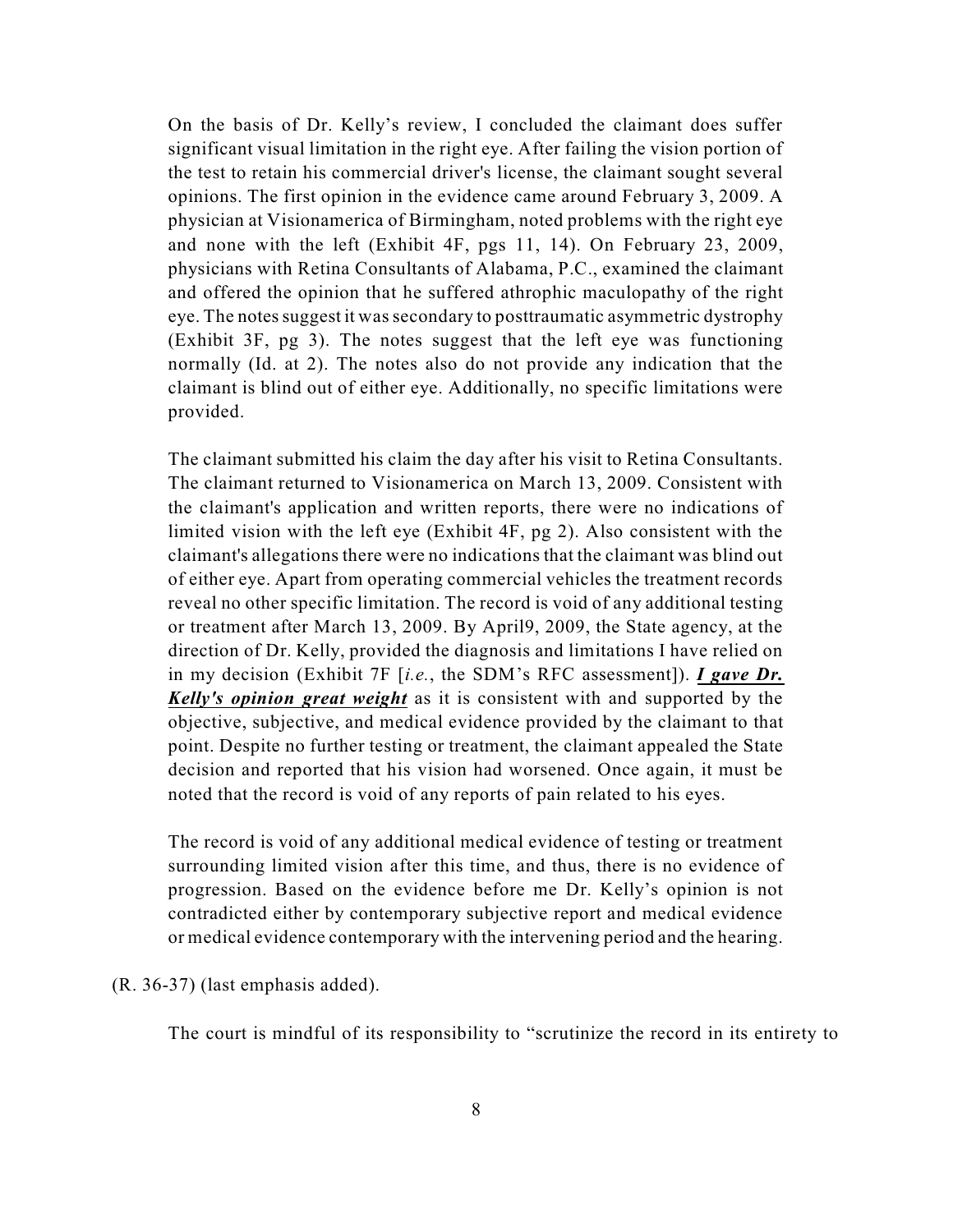determine the reasonableness of the [Commissioner's] . . . factual findings." *Walker v. Bowen*, 826 F.2d 996, 999 (11th Cir. 1987). The court has independently considered the record as a whole and finds that the record provides substantial support for the ALJ's conclusions. Based on Dr. Kelly's review, the ALJ found that Black "does suffer significant visual limitation in the right eye." (R. 37). On a number of occasions, Black's treating physicians diagnosed maculopathy in his right eye. (R. 256, 260, 264, 270, 289-333, 335-37, 346-47, 378-87, 427-38). The treating physicians' records do not contain evidence support a finding of limited vision in the left eye beyond the general visual limitations found in the ALJ's RFC determination, and Black does not argue that such evidence exists. (*See* R. 346- 47 ("[W]ith correction the patient is 20/200 in the right eye and 20/40 in the left eye")).

Accordingly, with respect to Black's visual impairments, the ALJ'sresidual functional capacity assessment is consistent with the opinions of Dr. Kelly as reported by the SDM, and with the medical record as a whole. The SDM stated that she consulted with Dr. Kelly in making her RFC assessment. (R. 281). In the RFC assessment, the SDM specifically stated that Dr. Kelly had opined that Black "should always use a handrail when climbing ramps or stairs. He should never use ladders, ropes, or scaffolds." (R. 282). The SDM also noted Dr. Kelly's opinion that Black "will have some difficulty with near visual details, including work with very small objects such as beads and threads or reading telephone book size print. Tasks needing good depth perception will be precluded. Operation of commercial motor vehicles will be precluded. Unprotected heights and hazardous machinery will be precluded.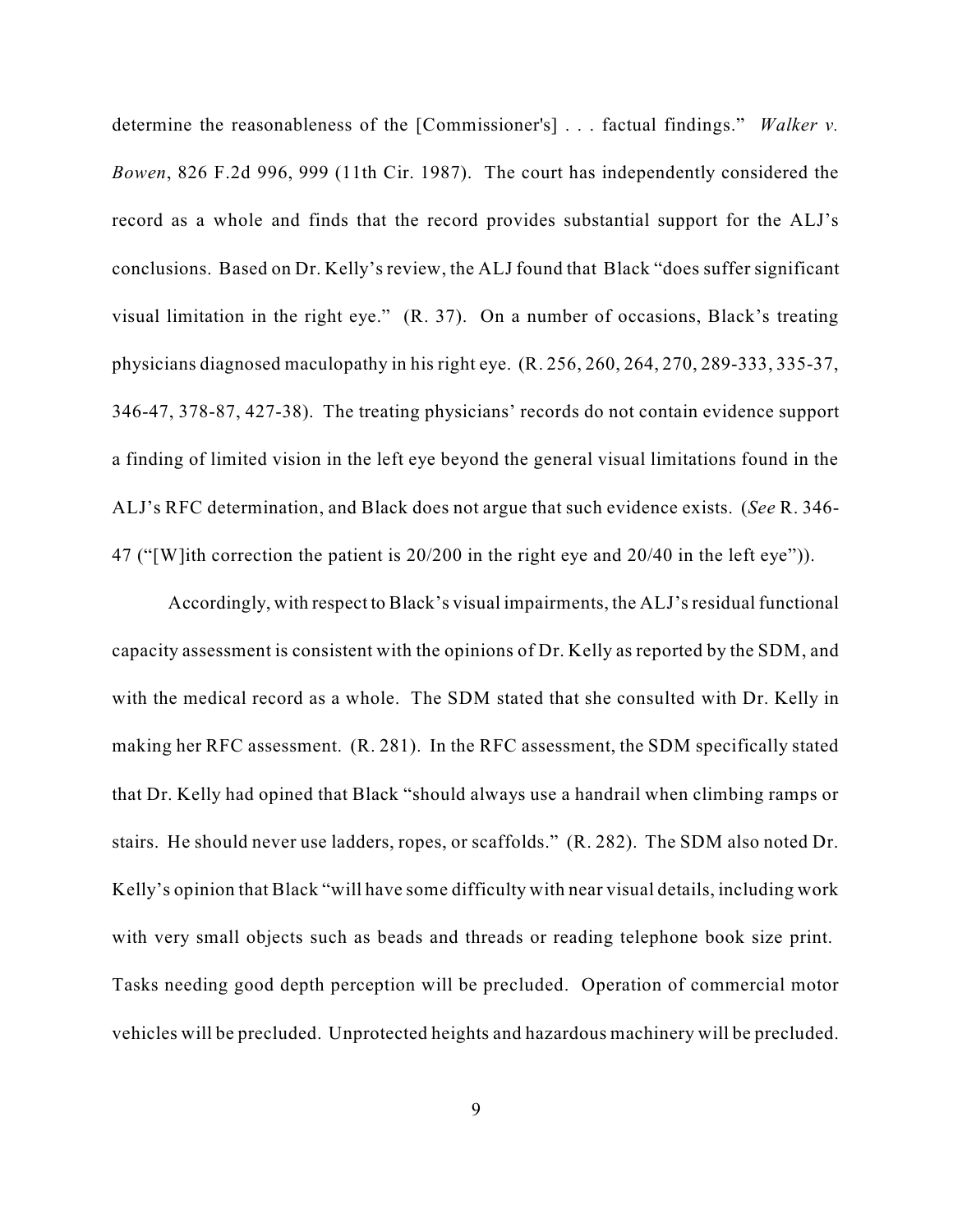[Black] should be able to avoid common hazards in the workplace such as objects in the pathway since there is no peripheral visual field defect." (R. 283). The SDM also cited Dr. Kelly's opinion that Black "should avoid hazardous machinery and unprotected heights. He should not operate commercial motor vehicles." (R. 284). The SDM also reported Dr. Kelly's opinion that Black "alleges right eye problems consistent with [right eye] maculopathy. The severity of the symptoms of monocular vision and its alleged effect on function with driving, depth perception, and fine visual discrimination is consistent with the MDI [sic]. *The claimant's complaints are credible*." (R. 285 (emphasis added)).

Black has cited no evidence from the record to contradict the ALJ's RFC determination, and, as the ALJ noted, the opinions of Black's own treating physicians are consistent with the opinion of Dr. Kelly (who, incidentally, adopted the diagnosis of Dr. Martin L. Thomley, one of Black's treating physicians) (R. 255-56, 259-61, 276, 335-37). An ALJ is entitled to rely on the opinion of a nonexamining reviewing physician whose opinion is supported by the record. *See Sharfarz v. Bowen*, 825 F.2d 278, 280 (11th Cir. 1987) ("The opinions of nonexamining, reviewing physicians, . . . *when contrary to those of examining physicians*, are entitled to little weight in a disability case, and *standing alone* do not constitute substantial evidence." (Emphasis added.)); *see also Villa v. Sullivan*, 895 F.2d 1019, 1024 (5th Cir.1990) (holding that an ALJ may rely on the assessment of a nonexamining doctor whose opinion is based on careful evaluation of the medical evidence, is not the sole medical evidence upon which the ALJ relies, and is supported by or does not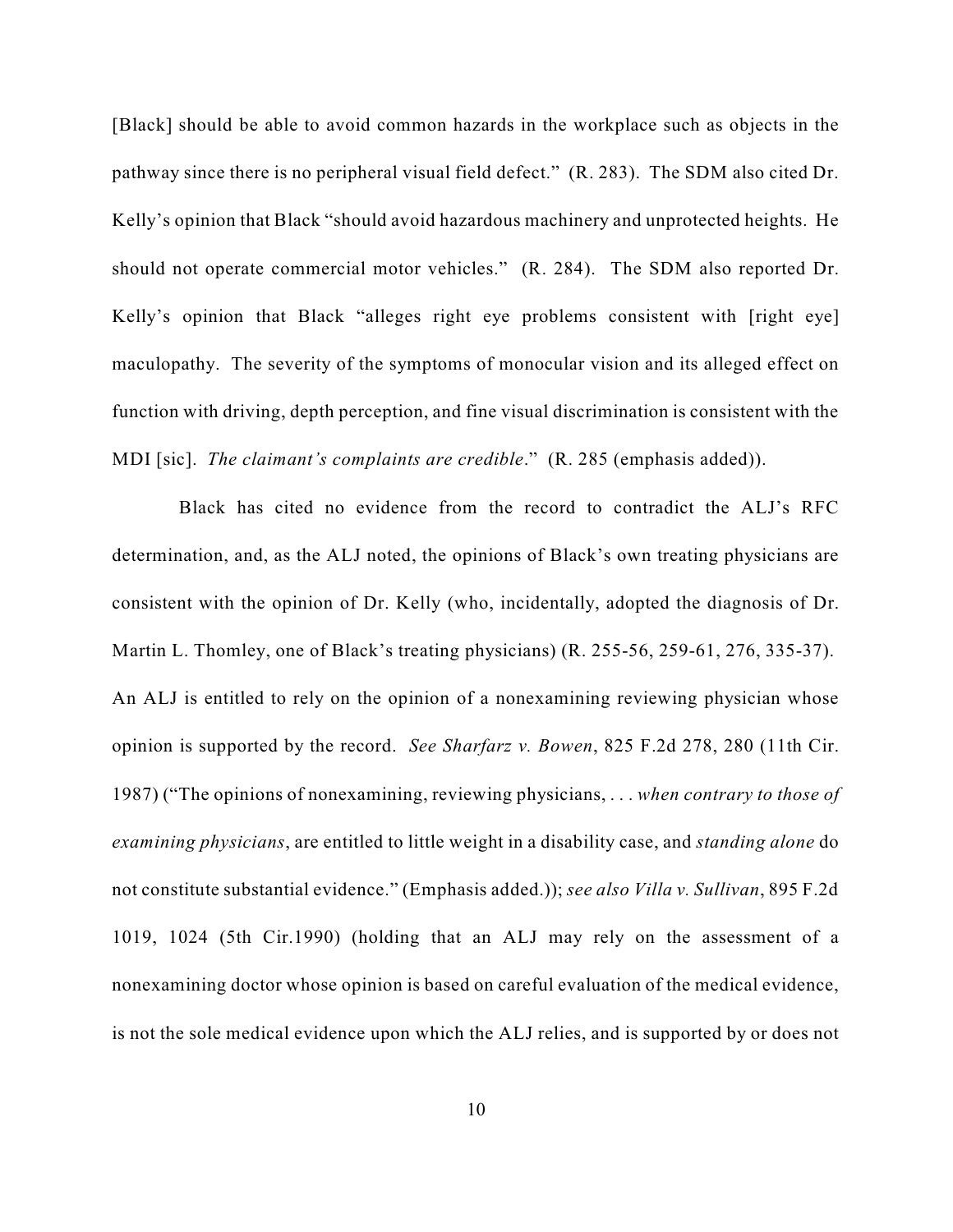contradict the opinion of the examining doctor).

Nevertheless, Black attempts to make an issue out of the fact that Dr. Kelly did not personally sign the RFC containing the SDM's report of his comments. However, Black does not cite any legal authority for the proposition that it would be error for the ALJ to rely on the accuracy of SDM's record of what a consulting physician told her, particularly where, as here, the consulting physician *concluded that the claimant's complaints are credible* and where the remarks of the consulting physician are consistent with the medical record, including the opinions of the claimant's treating physicians. The ALJ's one sentence comment indicating that she "relied on" the RFC assessment does not constitute reversible error because the ALJ expressly assigned of "great weight" to medical source opinions (not to the opinion of the SDM), the ALJ considered whether the medical record as a whole supported the RFC determination, and the record as a whole does in fact substantially support the ALJ's conclusion. *Cf*. *Castel v. Comm'r of Soc. Sec.*, 355 Fed. Appx. 260, 265-66 (11th Cir. 2009) (unpublished opinion) ("This Court does not need to determine" whether the SDM or the consulting physician "signed the [RFC assessment] in question. The ALJ references the [RFC assessment] at issue in two sentences, but dedicates two paragraphs to the reports of Drs. Adam and Cusco. The record does not reflect that the ALJ placed great weight on the [RFC asessment], as [the claimant] contends. Rather, the evaluations by Drs. Adam and Cusco seem to have been the primary basis for the ALJ's decision. The [SDM's] report merely confirmed this objective medical evidence. This Court does not find any error caused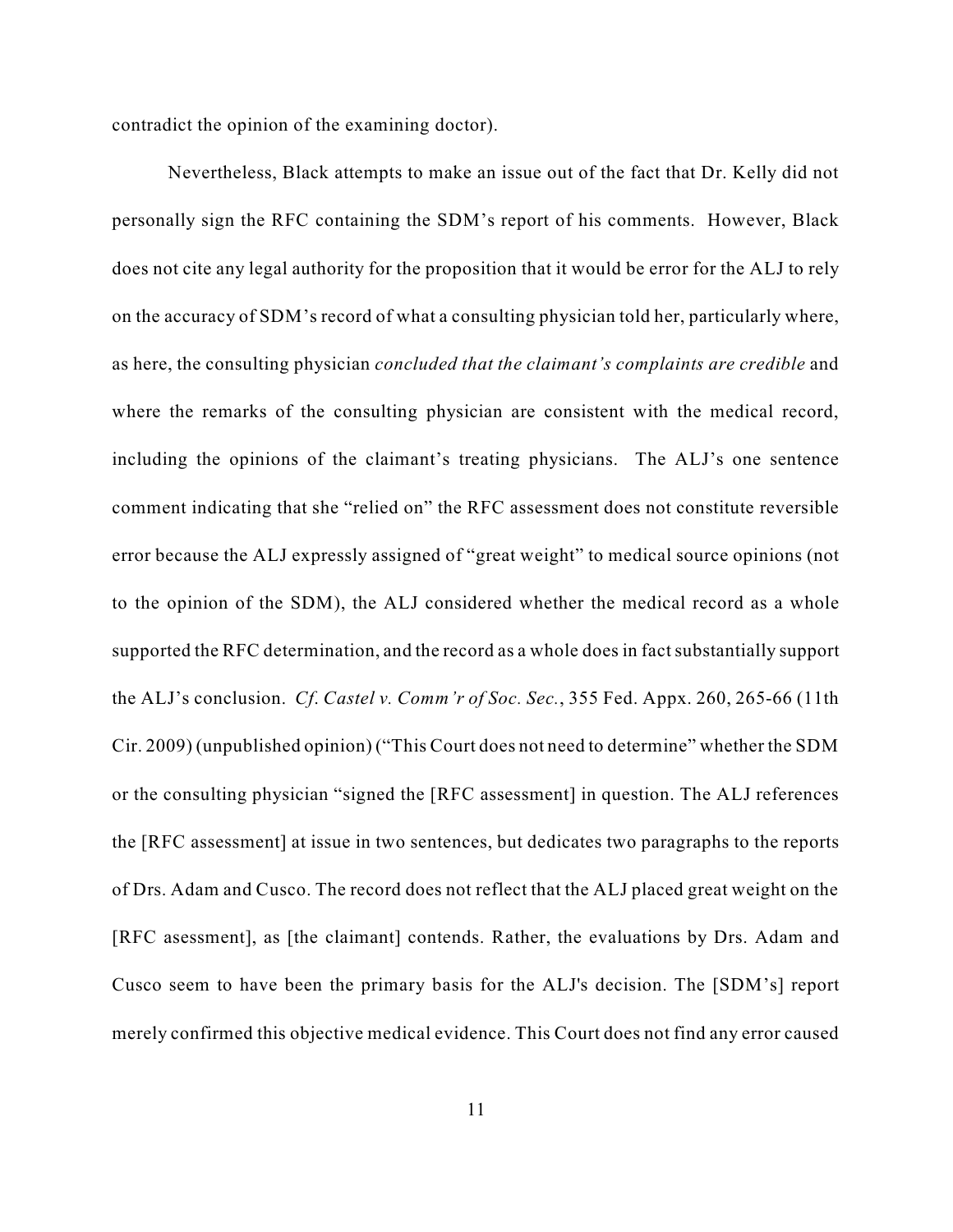by the ALJ's reference to this [RFC assessment], and to the extent that one could argue that the ALJ erred, the error would not rise above the level of harmless error.").

Accordingly, the court finds that the ALJ did not commit reversible legal error and that the ALJ's RFC determination is supported by substantial evidence.

# **B. The Appeals Council did not err in affirming the ALJ's decision despite new evidence presented by Black.**

Black argues that new evidence submitted to the Appeals Council demonstrates that his mental impairment is severe, contrary to the ALJ's determination. When "new and material evidence is submitted, the Appeals Council shall consider the additional evidence only where it relates to the period on or before the date of the administrative law judge hearing decision. The Appeals Council shall evaluate the entire record including the new and material evidence submitted if it relates to the period on or before the date of the administrative law judge hearing decision. It will then review the case if it finds that the administrative law judge's action, findings, or conclusion is contrary to the weight of the evidence currently of record." 20 C.F.R. §§ 404.970(b), 416.1470(b).

 There is no indication that the new evidence pertains to the period on or before July 2, 2010, the date of the ALJ's decision.<sup>7</sup> The new evidence Black submits as grounds

<sup>&</sup>lt;sup>7</sup>No argument can be made that the ALJ failed in her duty to adequately develop the record with respect to her efforts to obtain Dr. Rowe's opinion. The court notes the ALJ's substantial efforts to obtain all relevant medical documentation from Black's mental health providers, as documented in her opinion:

The representative expressed a need to keep the record open for submission of additional evidence. Four months later, she submitted two exhibits. One was an update from Dr. Bartel whose records were previously submitted at Exhibit 8F and 9F. The updates are now admitted as Exhibit 12F. There was also substantial discussion during the hearing as to the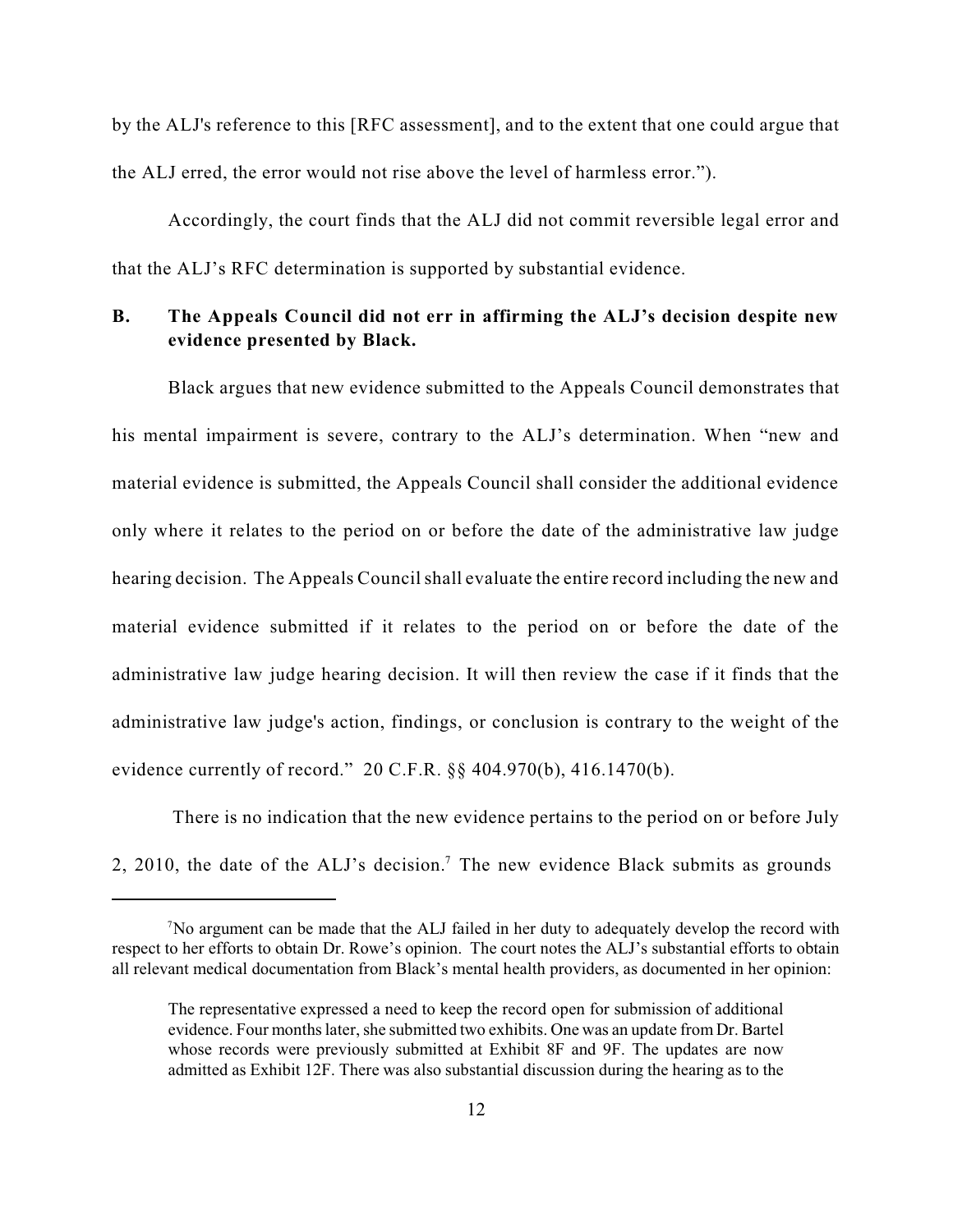claimant's psychological impairments. I have discussed this issue below in more detail. However, I note that the representative also submitted treatment records from Dr. Rowe, now admitted at Exhibit 13F.

. . . .

[T]he claimant must furnish medical and other evidence that we can use to reach conclusions about medical impairment(s) and, if material to the determination of disability, its effect on the ability to work on a sustained basis. The regulations further specify that we will consider only impairment(s) the claimant tells us about or about which we receive evidence. We make every reasonable effort to obtain all relevant and available medical evidence about mental impairment $(s)$ , including its history, and any records of mental status examinations, psychological testing, and hospitalizations and treatment. Although these same regulations indicate that we will assist the claimant in developing the medical record, it remains incumbent on the claimant to make the Agency aware of the information that is needed. Obviously, the claimant did not make the Agency aware of a mental impairment or oftreating records at the time of application; at the time of the completion of the functional report; or upon requesting the hearing (See Introductory Listing 12.00D and Dla and 20 CFR 404.1512, 416.912).

Despite reports of an alleged twenty year treatment history for psychosis-including hospitalizations-at the time of the hearing, the claimant's representative, provided me only with evidence of treatment dating back only to May 2008 (Exhibit 10F, pg 2). I asked the claimant and his representative what other documentation might exist to demonstrate the existence of a 20 year long impairment. The claimant stated that he had had treatment previously for this condition with Dr. Ready, approximately 6 years earlier, and a hospitalization 20 years ago. The representative maintained that she had attempted to obtain the hospitalization records from 20 years ago, but reported that these are unavailable due to remoteness. The representative also reported that she wrote to Dr. Ready and the hospital where she practiced, but the source reported that there are no records for this claimant. When I asked when he started with Dr. Lusche, the claimant said that treatment there commenced six or seven years earlier, after Dr. Ready left the area. I asked the representative if the Exhibit at 10F demonstrating treatment only to May 2008 were the only record available, and she stated that this was all that could be procured. The regulations only require that the Agency develop the record for the 12 months preceding the filing date, unless there is a reason to believe that earlier development is necessary. The filing date was February 2009, and the May 2008 records fall somewhat short of the 12 month development timeline suggested by the regulations. However, the representative offered that there was nothing earlier. Even so, the alleged onset date was only January 2009, and thus, only one month before the application date. Therefore, Dr. Lusche's May 2008 records served to document 8 months of treatment prior to the alleged onset date, and thus are adequate for decision making. Nonetheless, I encouraged the representative to obtain anything else she felt relevant and supportive ofthe claimant's allegations about the long standing psychosis and attendant difficulties. Consequently, I left the record open for the claimant and his attorney to present such evidence. No additional evidence was submitted and as the representative indicated that records were not available, and I concluded that the record is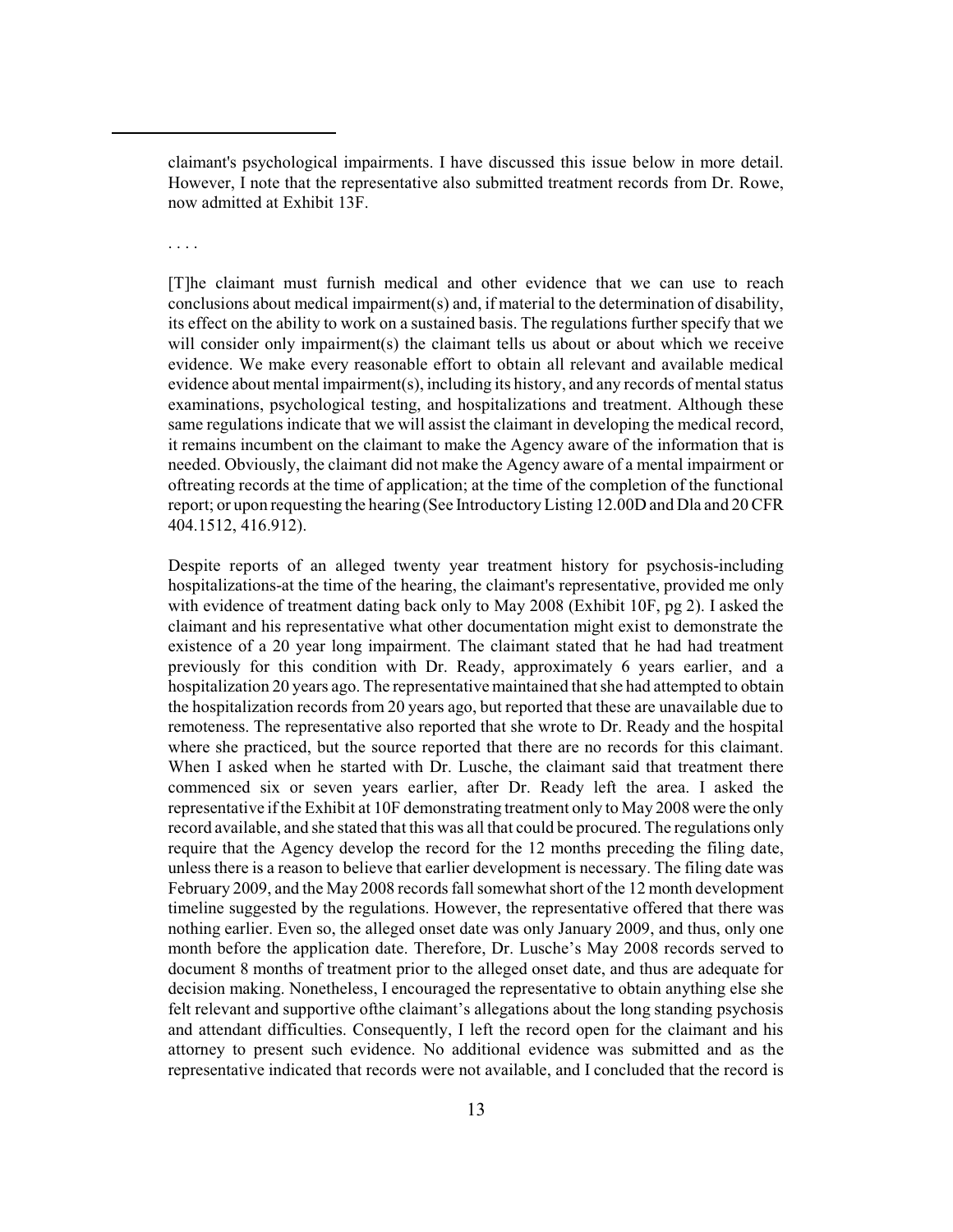for reversal are two medical source opinion forms completed after the ALJ's July 2, 2010 decision; one form was completed by Dr. Heather Rowe on July 19, 2010, and the other was completed by Dr. Rowe and a counselor on November 22, 2010. (Doc. 12 p. 7; R. 245-47, 439-40). Dr. Rowe's July 19, 2010 medical source opinion does not indicate that it pertains to the period before July 3, 2010, as it consists only of checkmarks in various boxes on a form indicating her opinion as to the extent of Black's mental limitations, with no written explanations. (R. 246-47). The November 22, 2010 form also consists mostly of checked boxes, but includes limited written commentary. (R. 439-440). Notably, the comments on the November 22, 2010 form state that stress from being unable to work caused Black to decompensate, that Black was withdrawn, irritable, angry, and limited in his ability to interact with others and respond appropriately in a work setting, and that the mental limitations indicated on the form were *first found to be present in July and August 2010*. (R. 440). As the limitations in the July 19, 2010 medical source opinion are consistent with those in the

(R. 21, 27-28).

complete. However, while drafting this decision, the representative submitted additional records four months later from Dr. Rowe that also represent treatment for psychological issues.

I have considered all that was submitted, but the record before me does notsupport a finding that the claimant has a severe mental impairment.

Clearly, up until the date the ALJ issued her opinion, the ALJ actively undertook extensive efforts to obtain and consider evidence of Black's alleged mental disorder, including medical records and opinions from Dr. Rowe (which were provided while the ALJ was drafting the opinion). Under the circumstances, the fact that the additional evidence from Dr. Rowe was not submitted to the Commissioner until after the ALJ issued her opinion further confirms that the additional evidence does not pertain to the time period on or before the date of the ALJ's opinion.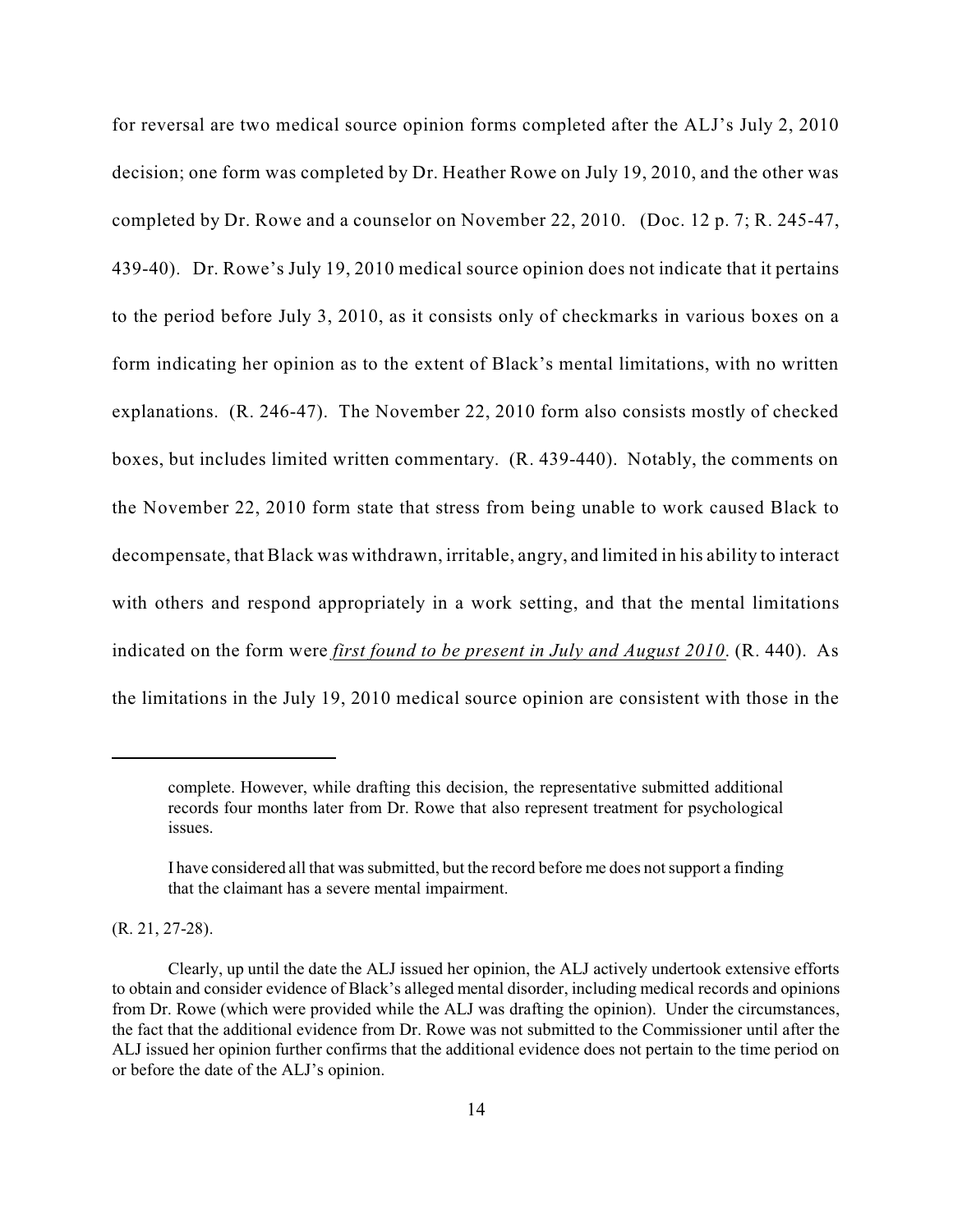November 22, 2010 medical source opinion, there is no basis to conclude that any of the limitations in either document were first found to be present before July and August 2010.<sup>8</sup> (R. 440, 246-47).

Black argues, nevertheless, that the new evidence is material to the case because, in finding that Black did not meet the listing, the ALJ stated that the medical record indicated no prognosis, but, "[g]iven the claimant's stability for a long period of time, including his 23 year history of successful work, I am apt to believe he will continue to improve with intervention and medication compliance." (R. 34). Even if, as Black argues, the new evidence provides some indication that the ALJ was wrong about what might happen *after the date of her decision*, any failure by the ALJ to accurately prognosticate the future is not material to her opinion. The ALJ followed her comment about the likelihood of future improvement with the following statements: "However, *even if the claimant did not steadily improve*, at most, I would find that he had no impairment in his activities of daily living as a result of the disorder. . . . *[E]ven if I concluded that he would not improve* within 12 months, this would not support a finding that he met a listing according to the next, third step that I consider below." (R. 34 (Emphasis added.)). Thus, the ALJ's comment about Black's likelihood of future improvement was not material to her decision. *See* 20 C.F.R. §§ 404.970(b), 416.1470(b) (providing that "[t]he Appeals Council shall evaluate . . . new and

<sup>&</sup>lt;sup>8</sup>The court notes that, following a second application for benefits that is not at issue in this appeal, the Commissioner has deemed Black to be disabled as of July 3, 2010, the day after the issuance of the ALJ's opinion in this case. (Doc. 12-4).